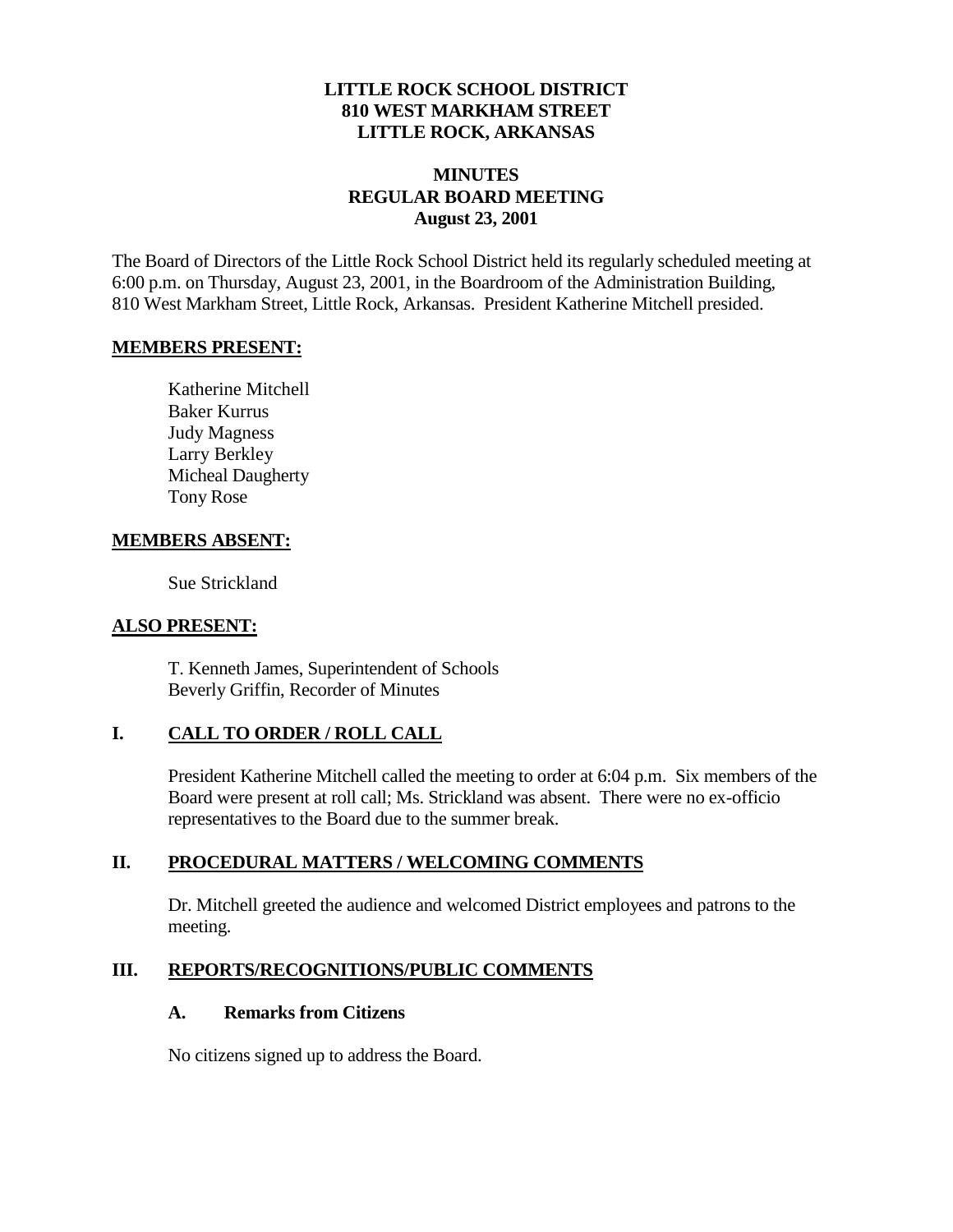### **B. Little Rock Classroom Teachers Association**

*Frank Martin*, representing the Classroom Teachers' Association, commented briefly on the successful opening of schools. He noted that teachers remain fully committed to helping students learn and he stated that everyone was willing to cooperate fully to that end. He did note a couple of concerns as being 1) the number of portable buildings and the number of teachers who move from one classroom to another. He stated, "every teacher wants to have a classroom, a desk, and a file cabinet with a lock on it." 2) The upcoming expiration date of the three-year contract and the need to review the five year average of operating funds which was to impact the amount of teacher salaries, and 3) the rumors regarding a lay off of instructional aides. He asked that the CTA be notified as soon as possible if there were to be any cuts in support staff.

### **C. Joshua Intervenors**

John Walker addressed the Board on behalf of the Joshua Intervenors. He stated that he was present tonight, in part, because he does not feel that the Board is adequately and accurately informed as to the reasons we are in Court at this time. He stated that the District's previous Superintendent may have led the Board to believe that he met regularly with Mr. Walker and that our attorneys may have led the Board to think that they were in constant contact with Joshua's representatives.

Mr. Walker provided a history of the Desegregation lawsuit, relating back to 1956 and the constitutional right of Black children to receive an equitable education in Little Rock. He feels that "good faith" has been broken and that the District has been negligent in meeting its' goals and objectives. He asked the Board to direct the administration and our attorneys to "pull down" the motion before the court at this time and try to resolve some of the issues he is concerned about, including the District's plans for involving Drs. Ross and Roberts, our consultants on Desegregation matters.

# **IV. REPORTS AND COMMUNICATIONS**

#### **A. Remarks from Board Members**

*Mr. Kurrus* commented briefly on Mr. Walker's remarks and stated that we all need to work to address the issues. He noted that this litigation is counter-productive to moving forward and that in order to move past the years of lawsuits we will all need to work to build a vision of what will be good for all of us, which will result in success for all of our students.

Mr. Kurrus asked the community to take a hard look at the progress of the LRSD. On this first day of school, he wanted people to notice that we are cleaning up our campuses and making improvements as promised in the bond issue. He invited people to consider us as a good option for the education of their children.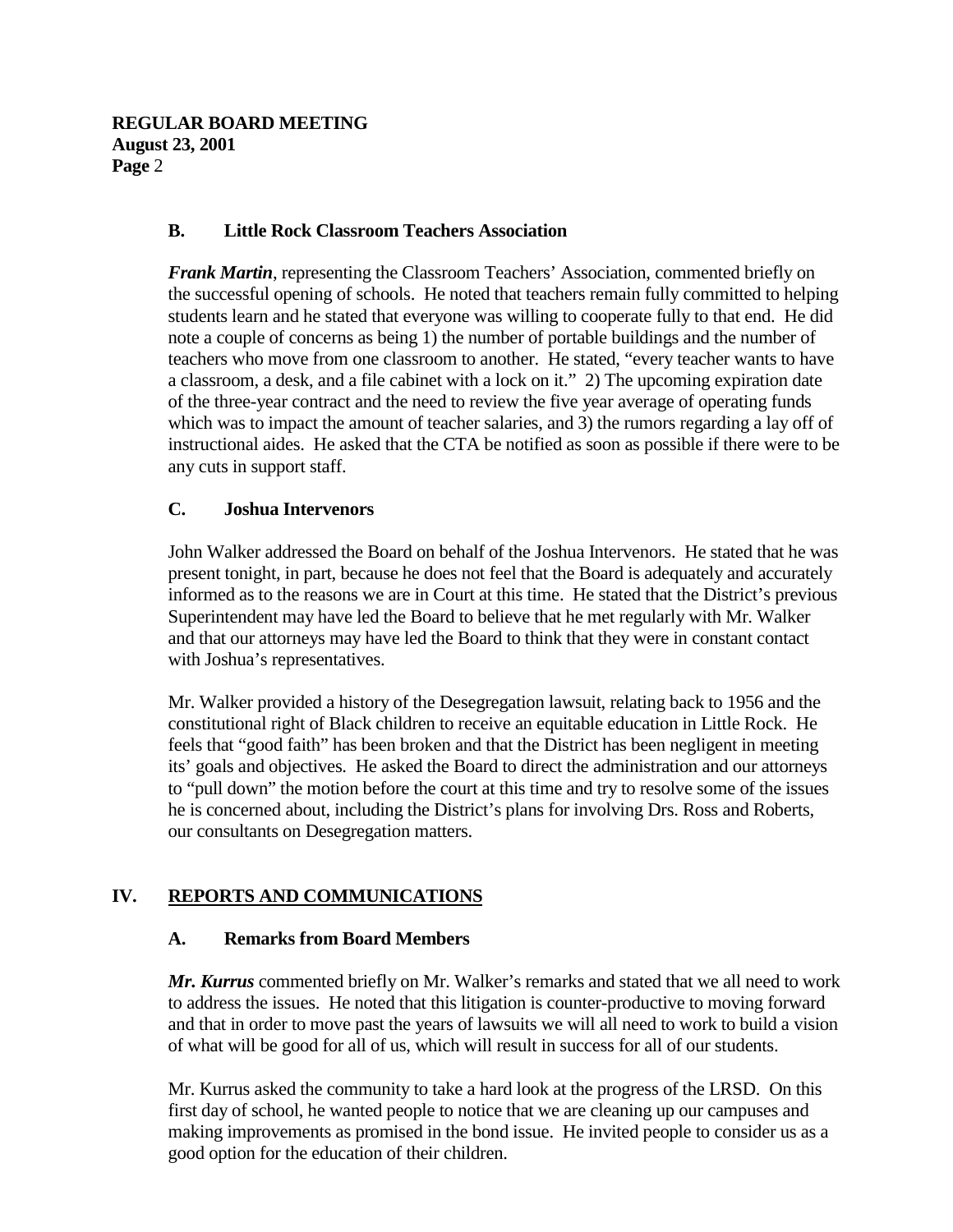*Mr. Rose* agreed with Mr. Kurrus' comments and noted that all had gone well today for first day opening of school. He expressed appreciation for the "good people doing good work for all our kids."

*Dr. Daugherty* thanked the voters of Zone 2 and Zone 4 for allowing he and Mr. Kurrus the opportunity to serve another three-year term on the Board. Both of them are unopposed for their seat on the Board of Directors of the LRSD. He also thanked Dr. James for the comments made in his address at the LRSD employee convocation regarding the way in which adults speak to our children. He noted that this was a reminder that the little things we say and do can make a difference in the life of a child.

*Ms. Magness* thanked everyone who had a part in getting the new school year off to a good start. She commended the employees who had participated in staff development over the summer months on their own time. She also reported that she had attended a teleconference at the Arkansas Department of Education regarding the SIP Program. She asked that we make certain that the ADE knows that we support the second chance given to our students who need the SIP as a method of maintaining their eligibility to participate in extracurricular activities.

Ms. Magness noted that this was to be Mr. Gadberry's last official Board meeting and she thanked him for his many years of service to the District.

*Dr. Mitchell* reported that she had visited a staff development workshop at Washington Magnet School for the District's instructional aides. They received a lot of good information that they will be able to use in making sure our students are getting all the help they need to succeed. She thanked Marion Woods for coordinating this inservice. She had also attended the new teacher luncheon sponsored by the L.R. Classroom Teachers' Association and thanked them for providing an opportunity for these teachers to meet each other.

She also acknowledged the hard work that went into preparing for the convocation. She had heard a lot of positive feedback, especially on the new location, and she complimented Crystal Boyd, a Parkview Magnet School student, who sang the National Anthem.

Dr. Mitchell encouraged parents to get involved in their children's education, take a few minutes to visit the school, meet the teacher and let them know that you want to be involved and informed in your child's education.

# **B. Desegregation Update**

Mr. Babbs was present and reported briefly on the recent and up-coming hearings on the desegregation case before the Court. He noted that Dr. Terrance Roberts has been here for two days in August, during which time he met with several administrators.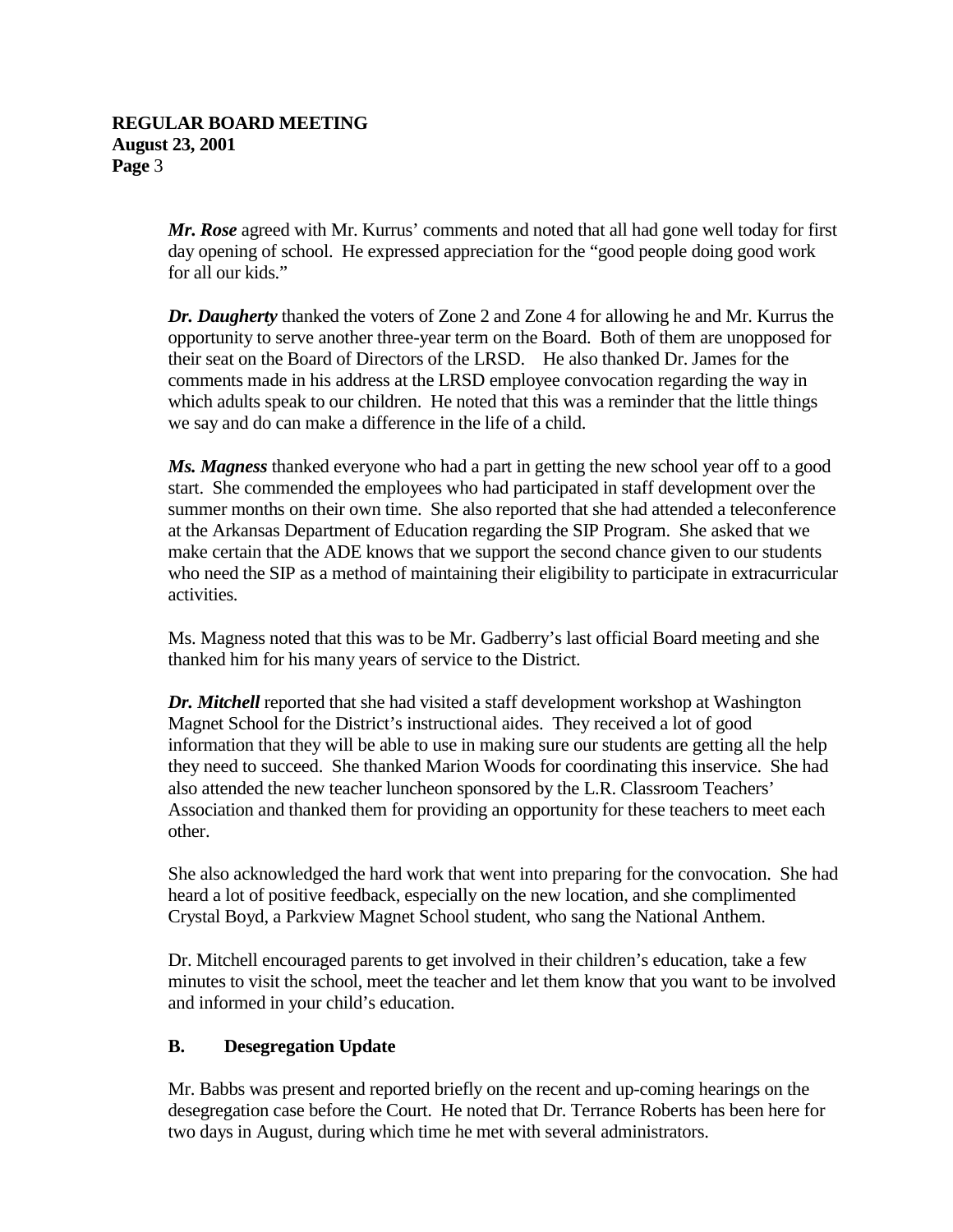The West Little Rock school site committee met on August 16, and is scheduled to meet again on September 13. The members have been assigned areas of responsibility for review and study and are to report back to the committee with recommendations and suggestions.

Mr. Babbs noted that the first day of school count was up by three students from the same day last year. A five-day and ten-day count will provide more accurate enrollment information. He noted that many students wait to register during the first week of school, and oftentimes enroll after the Labor Day weekend.

# **C. Budget Update**

Don Stewart reported on the current year budget projections and noted that adjustments are being made daily as teachers are moved from one site to another to accommodate the students as they are enrolling. Allocations adjustments are being made as needs arise, and positions are being added and deleted in order to make the best possible use of our resources.

He also reported that another QZAB application had been approved and that we would receive \$1.4 million of the \$1.9 million requested. Another application will be made for approximately \$600,000 to bring us up to the original amount requested.

# **D. Construction Report: Proposed Bond Projects**

Mr. Eaton was present to provide the construction report in Mr. Goodman's absence. The written report reflects a summary of the first year of construction activities and bond projects across the District. He noted that the portable buildings at Mann were ready for student occupancy on the first day of school, with a few on-going activities, such as fencing, covered walkways, and some sidewalks to be completed within the next few days. He also noted that the contract for construction of the Technology Center had been signed and that it was anticipated that project would soon be underway.

# **E. Internal Auditors Report**

Mr. Becker's report was printed as a part of the Board's agenda; no other information was provided.

# **F. Report / Update: Tax Increment Finance Districts**

Dr. James reported that he, Baker Kurrus and Don Stewart were scheduled to meet with the Mayor and City Manager to discuss our concerns related to the proposed Tax Increment Finance Districts. He invited Mr. Kurrus to provide additional information on the TIF proposals, which are now before the City Board. It is anticipated that the City Board of Directors will vote on this issue at their next meeting.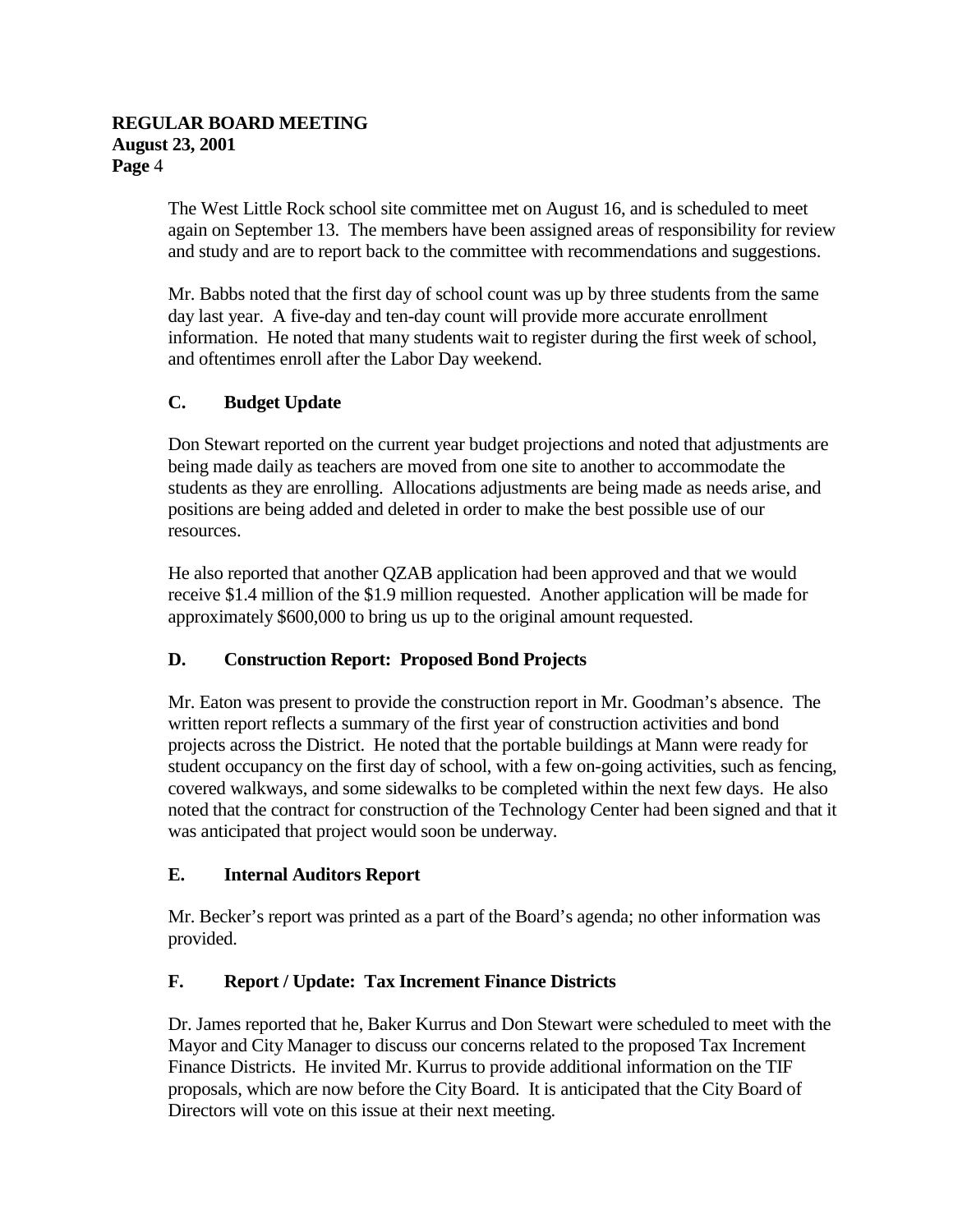#### **REGULAR BOARD MEETING August 23, 2001 Page** 5

Mr. Kurrus provided copies of state statutes which regulate school revenue and expenditure processes and explained tax increment financing as it was intended when it was passed by the last legislature. The intent was to provide relief for "blighted" areas in order to make improvements to increase the value of declining properties, therefore increasing the taxable value of the properties. He suggested that use of TIF could be a good thing when and where it is used appropriately, but that the plans set forth by the City are too drastic and would be detrimental to progress for the LRSD.

Dr. James stated that it is important to note that he does not believe the city of Little Rock fully understands what the impact would be on the LRSD. More TIF issues will be proposed across the state, and more fine-tuning will be necessary to protect local school districts.

# **V. APPROVAL OF ROUTINE MATTERS**

# **A. Minutes**

Minutes from the regular meeting of the Board of Directors held on July 26, 2001, and from a special meeting held on August 9, 2001, were presented for review and approval. Ms. Magness made a motion to approve the minutes as presented. Mr. Berkley seconded the motion and it **carried unanimously**.

# **VI. INSTRUCTIONAL SERVICES DIVISION**

# **A. Second Reading: Policy IBA – Waivers, with Regulations**

The Board approved policy IBA, Waivers, on first reading at the July meeting. This policy will govern and regulate waivers from federal or state laws or regulations and from Board policies. By this policy, the Superintendent is authorized to approve waivers from administrative regulations or administrative directives after the school principal and the Campus Leadership Team have approved the request. Dr. Lesley was present to respond to questions from the Board. Ms. Magness made a motion to approve the policy as submitted on second reading. Mr. Berkley seconded the motion and it was **unanimously approved**.

# **B. Administrative Regulation – IKEC-R3, Credit by Examination**

Administrative regulation IKEC-R3, Credit by Examination, was provided for the Board's review and approval. Ms. Magness made a motion to approve the regulation as presented. Mr. Rose seconded the motion. Prior to the vote, there was discussion regarding the proposed revisions, and the **motion failed** on a roll call vote of 3-2-1, with Mr. Kurrus and Dr. Daugherty voting "no," and Dr. Mitchell abstaining.

Mr. Kurrus asked for the regulation to be brought back to the Board after clarification on issues relating to use of the credits earned in the computer laboratories.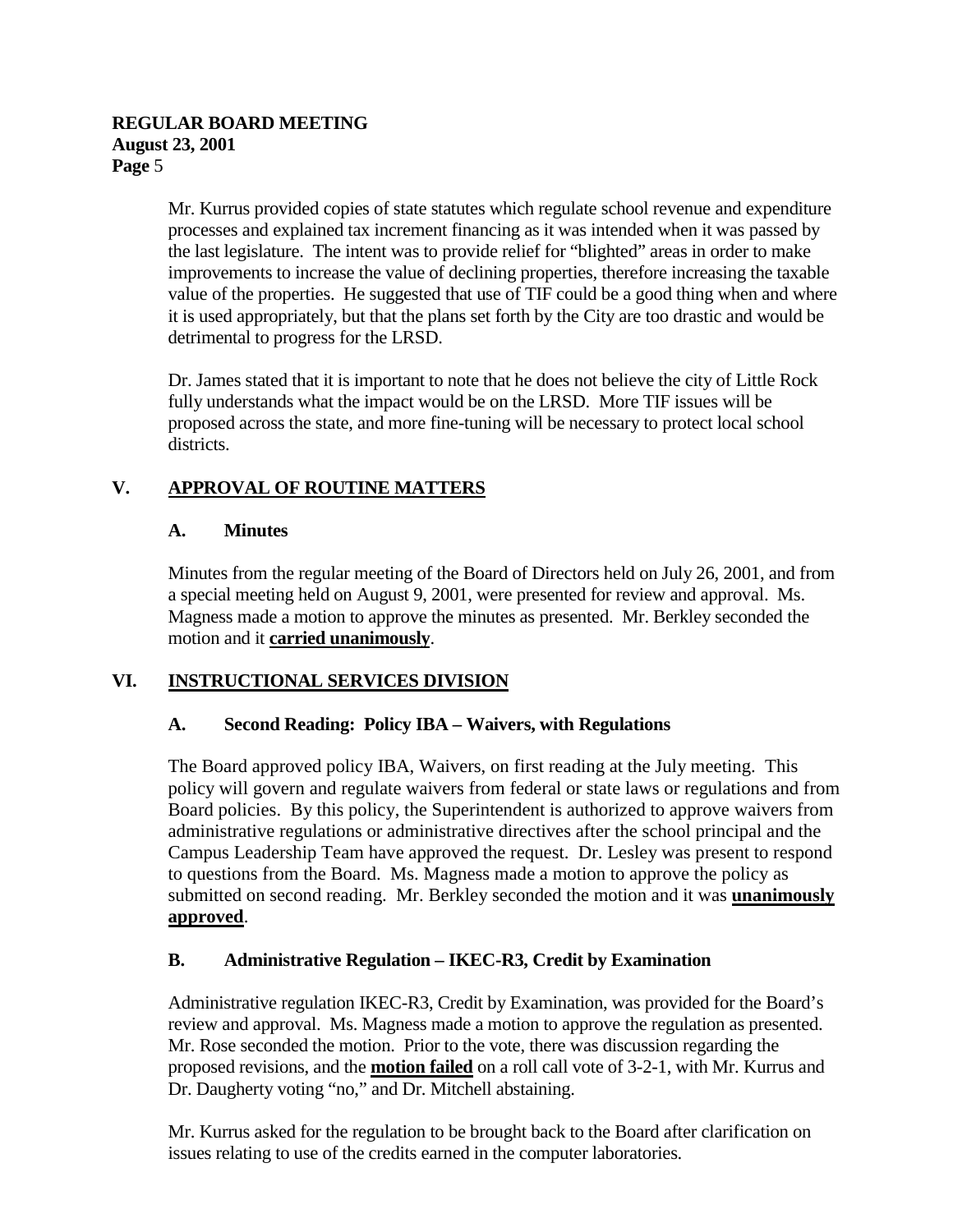**REGULAR BOARD MEETING August 23, 2001 Page** 6

### **C Program Evaluation Agenda, 2001-02**

The proposed Program Evaluation Agenda was presented for the Board's review and approval. Dr. Lesley had provided a written report detailing the schedule for submission of evaluation reports and their anticipated dates for completion. Mr. Kurrus made a motion to approve the proposed agenda for evaluation of District programs. Mr. Rose seconded the motion, and it **carried unanimously**.

### **D. Weighted Credit for University Studies Courses at Hall High School**

The Board was asked to approve a recommendation from the administration and the Vice Chancellor at UALR to allow weighted grade points for grades earned in the approved University Studies courses at Hall High School. This action would serve as an incentive for students to enroll and succeed in the courses being offered at Hall. Dr. Lesley was present to respond to questions from the Board. Mr. Rose made a motion to approve the recommendation as presented. Mr. Kurrus seconded the motion and it **carried unanimously**.

# **SUSPENSION OF THE RULES**

The Board was asked to suspend its' own rules in order to consider action on a revision to current regulation IKC-R, which governs Grade Point Average and Rank in Class. Ms. Magness moved to suspend the rules; Mr. Berkley seconded the motion and it **carried unanimously**.

### **E. Revision to Administrative Regulation IKC-R: Grade Point Average and Rank in Class**

Dr. Lesley presented a proposal to revise the current Regulation IKC-R, Grade-Point Average and Rank in Class. The changes were recommended to give students an opportunity to re-take courses that they failed and have the new grade count when calculating the grade-point average and rank in class. Previously adopted policy counted the "F" in calculating the GPA, and was a detrimental factor when motivating students to retake courses in order to improve their grades. Mr. Rose made a motion to approve the revision as presented. Mr. Berkley seconded the motion and it **carried 5-1** with Dr. Daugherty casting the "no" vote.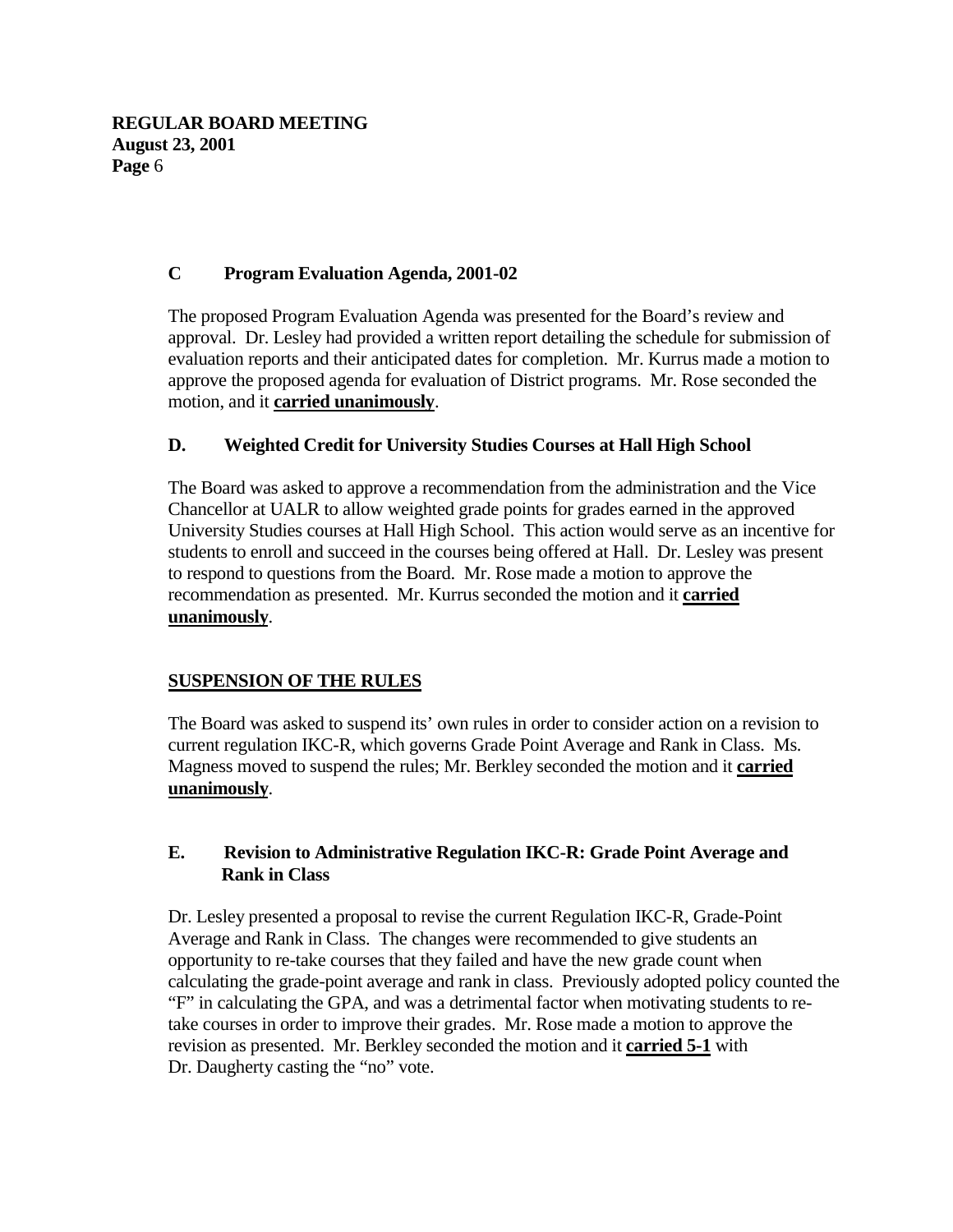### **F. Grant Proposal – Teaching United States History**

The Social Studies staff presented a recommendation to the Board for approval of a grant submission to the United States Department of Education. The application request in the amount of \$868,000 would fund a three-year training program for U. S. history teachers in grades 4, 5, 8 and 11. Staff development activities would emphasize "justice, domestic tranquility, common defense, general welfare, and liberty" as their theme. Ms. Magness made a motion to approve the grant for submission; Mr. Berkley seconded the motion and it **carried unanimously**.

### **G. Technology Literacy Challenge Fund Grant**

Lucy Neal presented a request for approval of a grant application in the amount of \$184,000 to the Arkansas Department of Education. If funded, the grant would provide mobile computer labs to support the Reading/Writing Workshop at Cloverdale and Forest Heights Middle Schools. Funding for professional development in use of these labs would also be provided for the English teachers at these two schools. Ms. Magness moved to approve the submission of the grant application. Mr. Rose seconded the motion and it **carried unanimously**.

#### **H. 2001-02 Consolidation Application for Special Education and Related Services**

The 2001-02 consolidated VI-B Budget was presented for the Board's review and approval. The request, in the amount of \$2.492 million, was based on the distribution per pupil served, census allocations, and poverty allocations. Mr. Berkley moved to approve the submission as presented. Ms. Magness seconded the motion and it **carried 6-0**.

#### **VII. ADMINISTRATIVE SERVICES DIVISION**

#### **A. Personnel Changes**

Personnel items were presented as a part of the Board's agenda and the administration recommended Board approval. Mr. Berkley made a motion to approve the personnel changes as presented. Mr. Rose seconded the motion and it **carried unanimously**.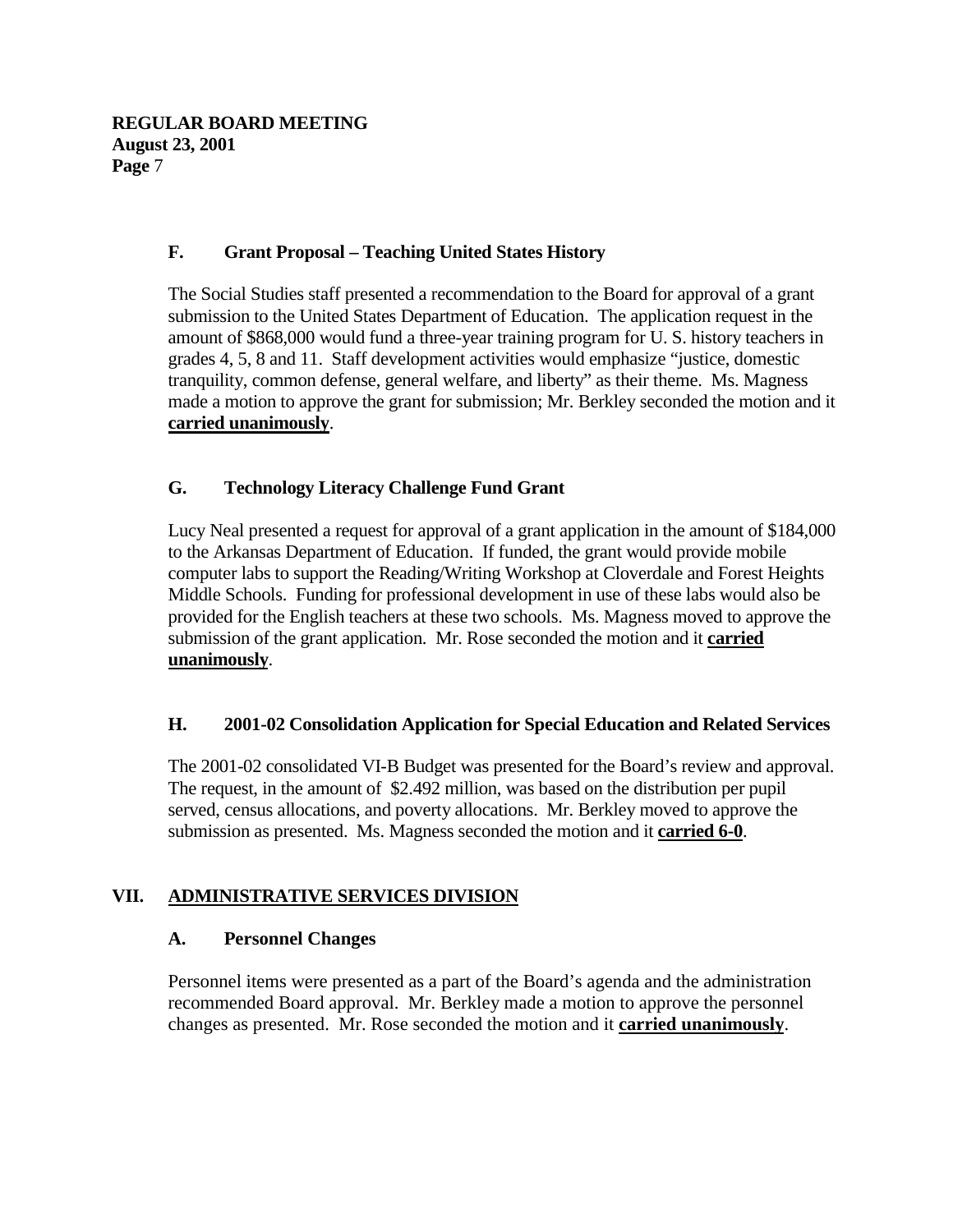### **VIII. BUSINESS SERVICES DIVISION**

#### **A. Donations of Property**

The Board was asked to approve acceptance of recent donations to the District. Mr. Kurrus made a motion to graciously accept the donations. Mr. Berkley seconded the motion and it **carried unanimously.** Mr. Kurrus read the list of items as noted in the following chart:

#### **DONATIONS**

| <b>SCHOOL/DEPARTMENT</b>   | ITEM                                 | <b>DONOR</b>                                      |
|----------------------------|--------------------------------------|---------------------------------------------------|
| Franklin Elementary School | \$1,000 cash for the playground fund | Children International "Share America"<br>Program |

#### **B. Financials**

The monthly financial reports were printed in the Board's agenda. Dr. Stewart reported that the report did not include amounts for the month of July, and was, therefore, the same report the Board received at the July meeting. Mr. Berkley made a motion to approve the budget as presented. Dr. Daugherty seconded the motion and it **carried 6-0**.

#### **C. Draft 2001-02 Budget**

The 2001-02 budget is in draft form at this time and will be provided for the Board's review and additional discussion at the September agenda meeting. It will need to be approved at that time in order to meet the filing deadline established by the State.

#### **IX. SCHOOL SERVICES DIVISION**

No items for Board action.

#### **X. DISTRICT OPERATIONS**

No items for Board action.